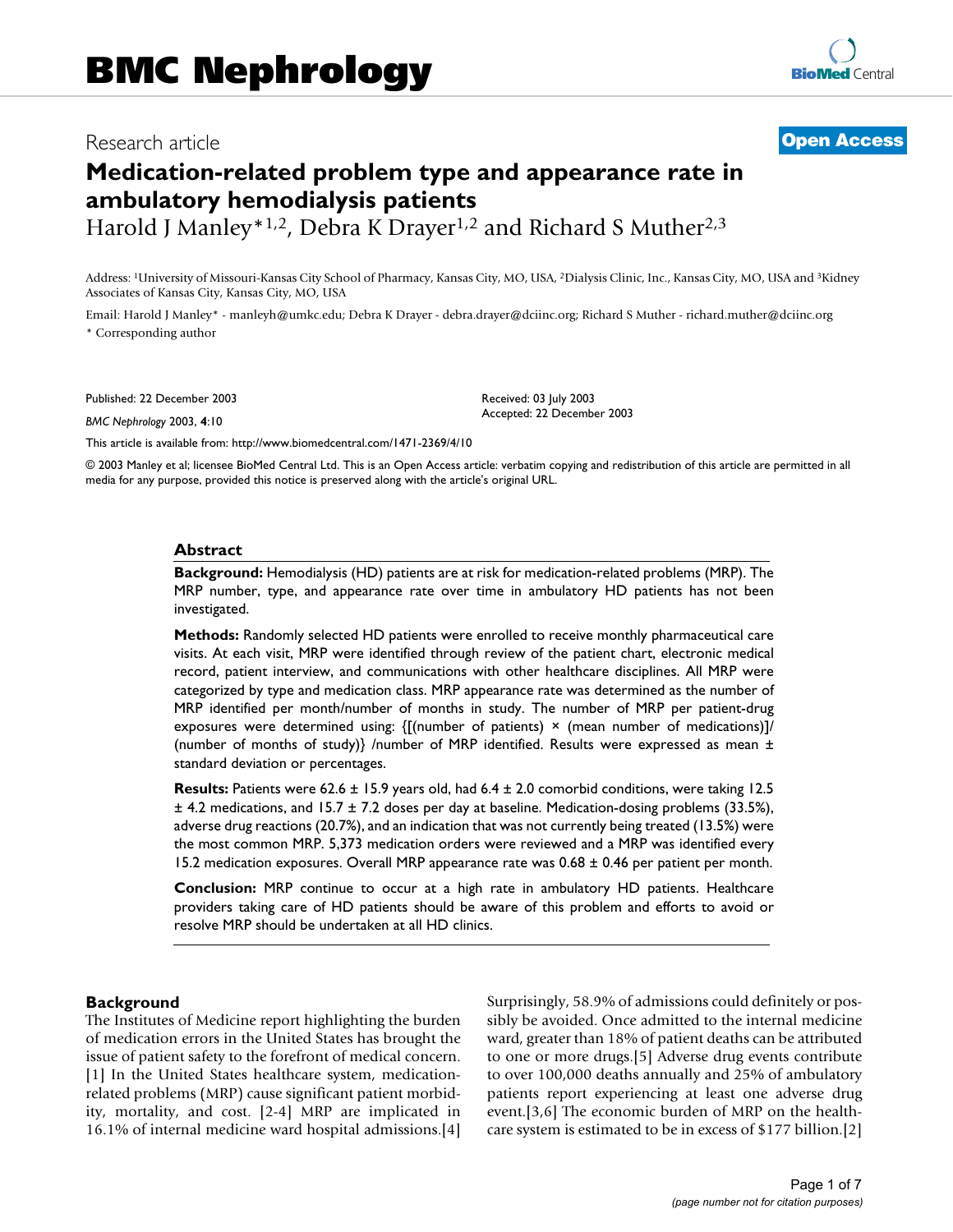Identification and resolution of MRP can occur through provision of pharmaceutical care. Pharmaceutical care is defined as a practice in which a pharmacist takes the responsibility for the patient's drug related needs, and is held accountable for this commitment.[7] The provision of pharmaceutical care has made substantial contributions to patient morbidity and mortality in critical care and congestive heart failure patients.[8,9]

Currently, there are approximately 350,000 end-stage renal disease (ESRD) patients in the United States.[1] In addition to renal failure, these patients have a mean 5 comorbid conditions that require complex medical regimens of a median 8 medications.[10,11]

Several studies have demonstrated that ambulatory hemodialysis (HD) patients are at risk for medicationrelated problems. [12-17] Medication-related problems can be classified into eight general categories: untreated indications; improper drug selection; sub-therapeutic dosage; overdose; adverse drug reactions; drug interactions; failure to receive drugs; and drug use without indication.[18] Factors associated with medication-related problems in these patients include: more than three concurrent disease states present; medication regimen changed four or more times during the past 12 months; five or more medications in present drug regimen; twelve or more medication doses per day; history of noncompliance; presence of drugs that require therapeutic monitoring, and presence of diabetes.[17] Nearly all HD patients are risk due to their multiple risk factors present.

Several single-center, short-term studies in ambulatory HD patients have shown that a mean 4 – 8 MRP exists per patient.[12-14,17] Although the reports identified numerous MRP of various type and significance, results presented were obtained with average patient follow up time of  $2.6 \pm 1.9$  months. It is unknown if the number, type, or severity of MRP continues at the same rate after a few months time. This study was conducted to determine the number, type, severity, and appearance rate of MRP, as identified through pharmaceutical care activities, in ambulatory HD patients.

## **Patients and methods**

Over a 10 month period (August 2001 through May 2002) randomly selected patients at our freestanding, non-profit outpatient dialysis unit (Dialysis Clinic, Inc., Kansas City, MO) were evaluated. Patients were eligible for inclusion if they were greater than 18 years of age, planned to be continuously enrolled in HD therapy at the same dialysis clinic throughout the duration of the study, and agreed to participate with monthly pharmacist visits. All patients were recruited within a 2 month period and followed for 10 months.

All patients were typically hemodialyzed for three to four hours per treatment, three days per week. Patients were under the care of a private group of nephrologists. Standard practice at the HD clinic included regular patient visits by a nephrologist, averaging two to three times per week. At these encounters, the nephrologist assessed the patient and made adjustments to the HD prescription or medication list as deemed appropriate. On a monthly basis, nephrologists rotate clinic responsibilities among the group.

At each monthly visit the pharmacist reviewed the patient chart, electronic medical record including laboratory measurements, conducted a patient interview with review of all medications, and communicated with other healthcare disciplines (medicine, nursing, dietary, social work) about the health status of the patient. With the data collected, the pharmacist then evaluated appropriateness of medical therapy, identified MRP, and communicated interventions to the nephrologist via pharmacist progress note and e-mail correspondence.

Data collected included: patient demographics (age, gender, race, reason for and duration of ESRD), documented comorbid conditions, medication type and number, and number of medication doses per day. Medications were classified similar to that previously reported[11,19] as follows: anemia (erythropoietin, iron), renal bone disease (calcium or aluminum salts, sevelamer, vitamin D analogs), cardiac (any agent used for hypertension, congestive heart failure, coronary artery disease, arrhythmia), cholesterol-lowering (niacin, fibric acid agent, HMG-CoA reductase inhibitor), endocrine (any agent used for diabetes, thyroid disorders, menopause), anti-infective (including antiviral), antithrombotic (agents that may affect platelet function or prolong coagulation), psychotropic (antidepressants, antipsychotics), gastrointestinal (histamine-2 receptor antagonist [H2RA], proton pump inhibitor [PPI], promotility agents, laxatives), vitamins, analgesics, antipruritics, and other (agents with a prevalence of less than 10%).

Identified MRP were categorized as: indication without drug therapy (IWD – patient has a medical problem that requires medication therapy (an indication for medication use) but is not receiving a medication for that indication); drug use without indication (DWI – patient is taking a medication for no medically valid indication); improper drug selection (IDS – patient has a medication indication but is taking the wrong drug); sub-therapeutic dosage (UD – patient has a medical problem that is being treated with too little of the correct medication); over-dosage (OD – patient has a medical problem that is being treated with too much of the correct medication); adverse drug reaction (ADR – patient has a medical problem that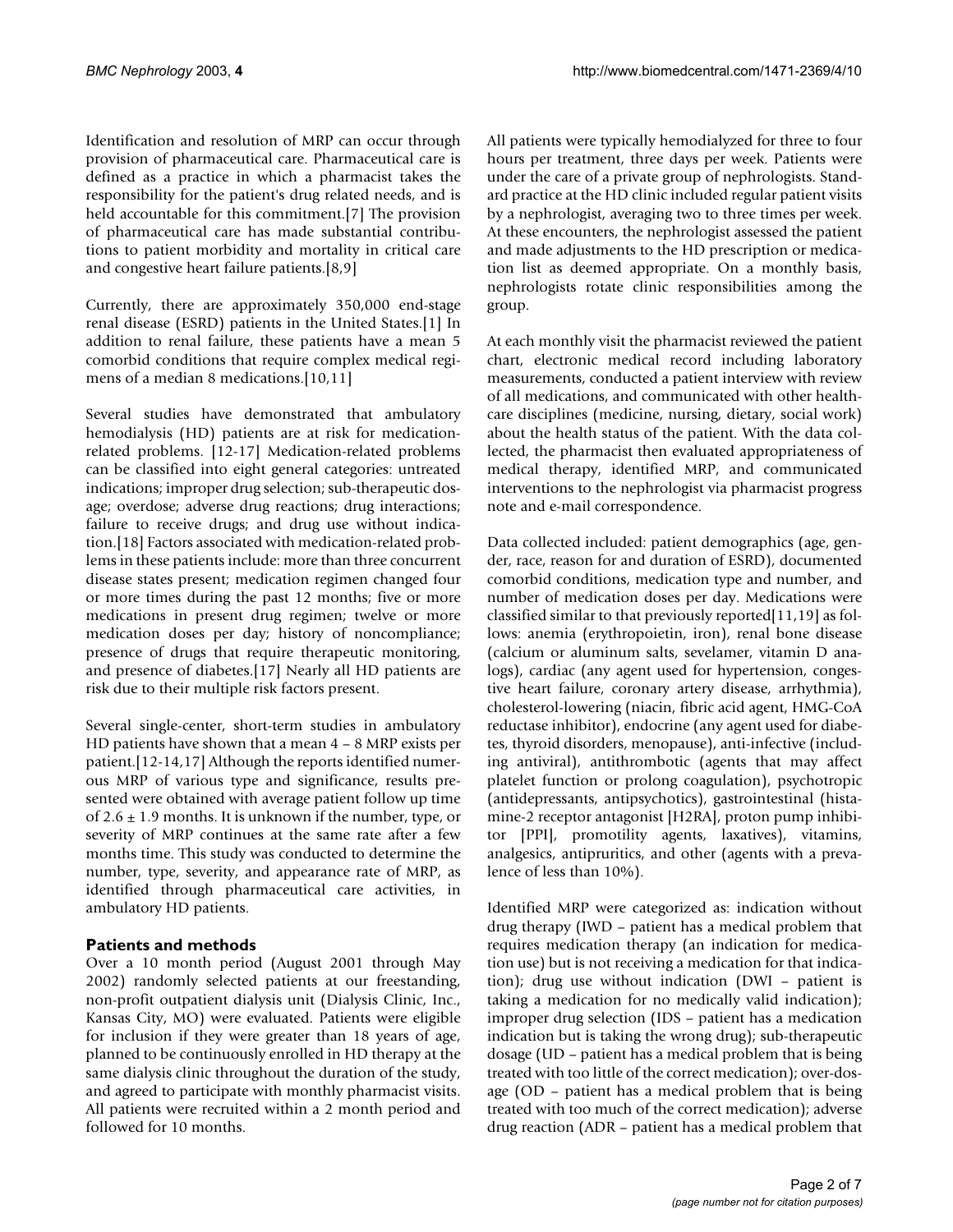| <b>Patient Characteristic</b> | All $(n = 133)$ | Pharmaceutical Care ( $n = 66$ ) | Usual Care ( $n = 67$ ) | p value |
|-------------------------------|-----------------|----------------------------------|-------------------------|---------|
| Age (years)                   | $62.8 \pm 15.0$ | $62.0 \pm 14.3$                  | $63.5 \pm 15.8$         | 0.64    |
| Male gender (%)               | 55.6            | 45.5                             | 65.7                    | 0.22    |
| Race $(\%)$                   |                 |                                  |                         |         |
| <b>Black</b>                  | 78.2            | 71.2                             | 85.1                    | 0.08    |
| Caucasian                     | 17.3            | 22.7                             | 12.0                    | 0.06    |
| Other                         | 4.5             | 6.1                              | 3.0                     | 0.66    |
| ESRD Reason (%)               |                 |                                  |                         |         |
| Diabetes mellitus             | 48.I            | 60.6                             | 35.8                    | 0.007   |
| Hypertension                  | 21.8            | 16.7                             | 26.9                    | 0.23    |
| Glomerulonephritis            | 14.3            | 12.1                             | 16.4                    | 0.84    |
| Other                         | 15.8            | 10.6                             | 20.9                    | 0.10    |
| <b>ESRD Duration (years)</b>  | $3.1 \pm 2.5$   | $3.0 \pm 1.9$                    | $3.3 \pm 2.9$           | 0.43    |
| # Medications                 | $11.4 \pm 4.2$  | $12.5 \pm 4.2$                   | $10.2 \pm 3.8$          | 0.007   |
| # Comorbid Conditions         | $5.8 \pm 1.9$   | $6.4 \pm 2.0$                    | $5.1 \pm 1.5$           | 0.00003 |

#### <span id="page-2-0"></span>**Table 1: Patient Demographics**

is the result of a ADR or adverse effect); drug interaction (DI – patient has a medical problem that is the result of a medication-medication, medication-laboratory, or medication-food interaction); failure to receive drug (FRD – patient has a medical problem that is the result of their not receiving a medication); and other (O – all those not able to be classified as above).

## *Statistics*

Results are expressed as mean ± standard deviation or percentages (frequency data) as appropriate. MRP appearance rate was determined as follows: the number of MRP identified per month/number of months in study. The number of MRP per patient-drug exposures were determined using the following calculation: { [(number of patients)  $\times$  (mean number of medications)]/(number of months of study) { /number of MRP identified.[17]

## **Results**

Over the ten-month period 145 patients received HD (66 pharmaceutical care group; 79 usual care group). Data from twelve patients was excluded from analysis due to patient death  $(n = 9)$ , transfer  $(n = 2)$ , or transplant  $(n = 1)$ 1) during the study period. Patient demographics are shown in table [1](#page-2-0). Overall, patients were an average of 62.6 ± 15.9 years old (range 26–92) and received dialysis for  $3.1 \pm 2.5$  years (range 0 – 13.3). The majority of patients were male (56%) and African American (78%). Overall, diabetes mellitus was the primary cause of ESRD (47.8%), followed by hypertension (22.4%). Patients receiving pharmaceutical care had  $6.4 \pm 2.0$  (range 3-12) comorbid conditions, were taking  $12.5 \pm 4.2$  (range 6–21) medications, and  $15.7 \pm 7.2$  (range 4-34) doses per day at baseline.

Over the 10-month period the pharmacist reviewed 5,373 medication orders and identified 354 MRP in 66 different patients. The MRP type and frequency can be seen in Figure [1](#page-3-0). Most commonly, the pharmacist identified medication-dosing problems (33.5%) or adverse drug reactions (20.7%) of the time. An indication that was not currently being treated (IWD) was discovered 13.5% of the time. The "other" category included interventions aimed at education of the patient and/or staff, recommendations due to lack of supportive laboratory data, and recommendations due to inappropriate medication treatment duration. A MRP was identified for every 15.2 medications reviewed. Overall the MRP appearance rate was  $0.68 \pm$ 0.46 per patient per month. At the end of the study period, 0.45 MRP per patient per month were identified (Figure [2](#page-4-0)).

MRP were classified according to medication class involved (Table [2\)](#page-4-1). Cardiovascular-related medications accounted for 29.7% of MRP: 13.3% cardiovascular medication; 8.2% cholesterol lowering medications; and 8.2% antithrombotic medications (e.g., aspirin). Endocrine medications accounted for 15.5% of identified MRP. Nephrology-specific medications (anemia and renal bone disease medications) accounted for 15% of MRP.

## **Discussion**

We determined that MRP continue to occur at a relatively high rate month after month in ambulatory HD patients. At the end of the study period, 0.45 medication-related problems per patient per month were identified. Extrapolating these findings to the 246,121 United States HD population, nearly 111,000 MRP occur each month. If the same frequency of MRP type were to occur as we found at our clinic, then each month 35,409 dosing problems occur, 21,645 adverse drug events occur, and 14,430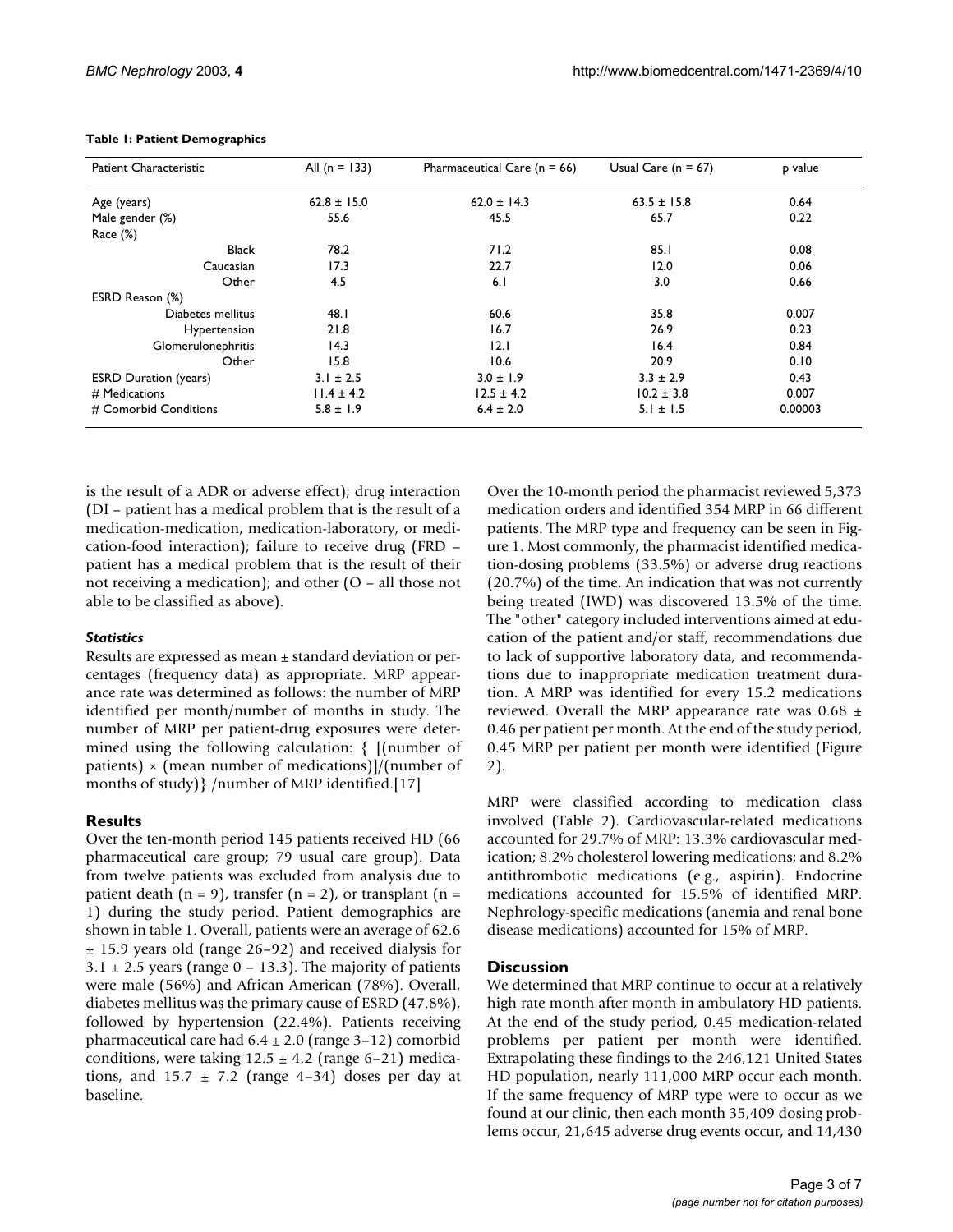<span id="page-3-0"></span>

## Frequency distribution of medi **Figure 1** cation-related problems in ambulatory hemodialysis patients

Frequency distribution of medication-related problems in ambulatory hemodialysis patients. ADR = adverse drug reactions; DI = drug interactions; DWI = drug use without indication; FRD = failure to receive drugs; IWD = indication without drug therapy; O = other; OD = over-dosage; UD = sub-therapeutic dosage; IDS = improper drug selection.

medical problems are not treated with appropriate medication therapy. These numbers of MRP that could occur each month appears staggering. However, these patients have multiple disease states which require multiple medications and intense follow-up. HD patients take a median 8 medications for an average 5 comorbid conditions.[10,11] Additionally, others have demonstrated that patients with chronic kidney disease are not prescribed medications, despite having a medical necessity for pharmacologic treatment.[20,21] The impact of MRP in other ESRD populations, i.e., peritoneal dialysis and transplant patients, warrants further investigation.

Patients having cardiovascular- and endocrine-related MRP are not surprising given that over 42% of patients have diabetes and 75.2% of patients have a history of hypertension.1 Cardiovascular disease (CVD) is the leading cause of mortality in ESRD patients, accounting for approximately 50% of deaths.[1] There is much opportunity to increase use of medications with known cardioprotective benefit. Unfortunately, dialysis patients are infrequently prescribed known cardioprotective medications. [20-24] The 1998 United States Renal Data System Annual Data Report (USRDS ADR) stated that 44% of patients less than 65 years of age with diabetes as the cause of ESRD were not treated with a hypoglycemic agent. This number fells 41% for patients over 65 years of age. Data from the USRDS Dialysis Morbidity and Mortality (DMMS) Wave-2 study identified 9.7% of patients treated with an HMG-CoA reductase inhibitor as of day sixty following dialysis initiation.[11] The Dialysis Outcome Practice Patterns Study (DOPPS) study identified 6.9% of United States HD patients treated with HMG-CoA reductase inhibitors.[24] This included 13.8% of patients with coronary artery disease and 16.1% of patients with a previous myocardial infarction.

Analysis of USRDS and DOPPS data also show that relatively few patients are prescribed beta-blocker therapy despite having multiple indications for therapy.[11,22] Data from the DMMS Wave-2 study showed that 18.7% of incident dialysis patients with diagnoses of coronary artery disease, chronic heart failure, and previous myocardial infarction, were prescribed a beta-blocker. This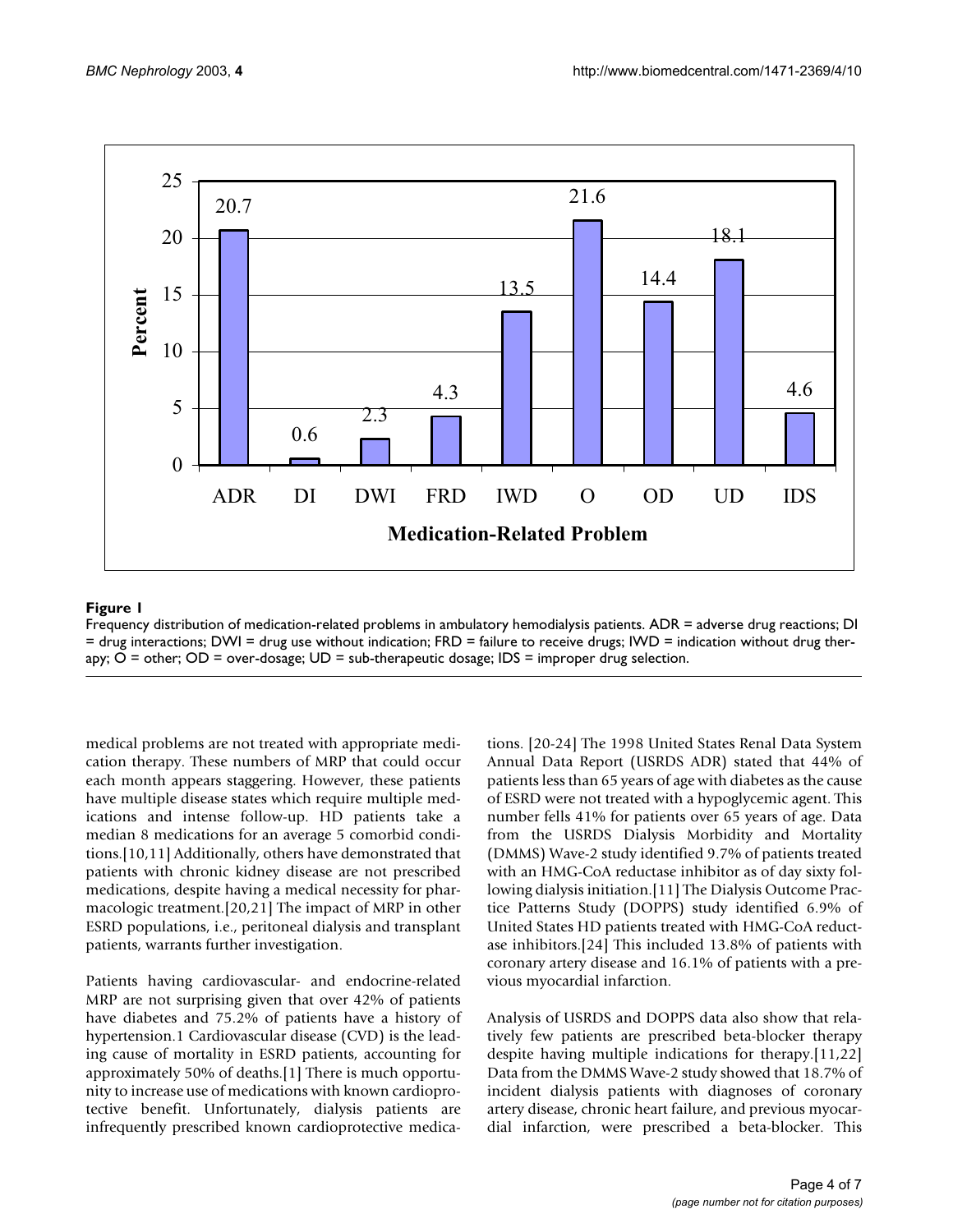<span id="page-4-0"></span>

## Figure 2

Number of medication-related problems per patient over time.

#### <span id="page-4-1"></span>**Table 2: Medication Class Involvement**

| <b>Medication Class</b> | Number (% Occurrence) |  |  |
|-------------------------|-----------------------|--|--|
| Endocrine               | 55 (15.5)             |  |  |
| Cardiac                 | 47 (13.3)             |  |  |
| Gastrointestinal        | 45 (12.7)             |  |  |
| Renal bone disease      | 31(8.8)               |  |  |
| Cholesterol-lowering    | 29(8.2)               |  |  |
| Antithrombotic          | 29(8.2)               |  |  |
| Anemia                  | 22(6.2)               |  |  |
| Psychotropic            | 19(5.4)               |  |  |
| Anti-infective          | 17(4.8)               |  |  |
| Analgesic               | 15(4.2)               |  |  |
| Other                   | 15(4.2)               |  |  |
| <b>Vitamins</b>         | 6(1.7)                |  |  |
| Antipruritic            | 6(1.7)                |  |  |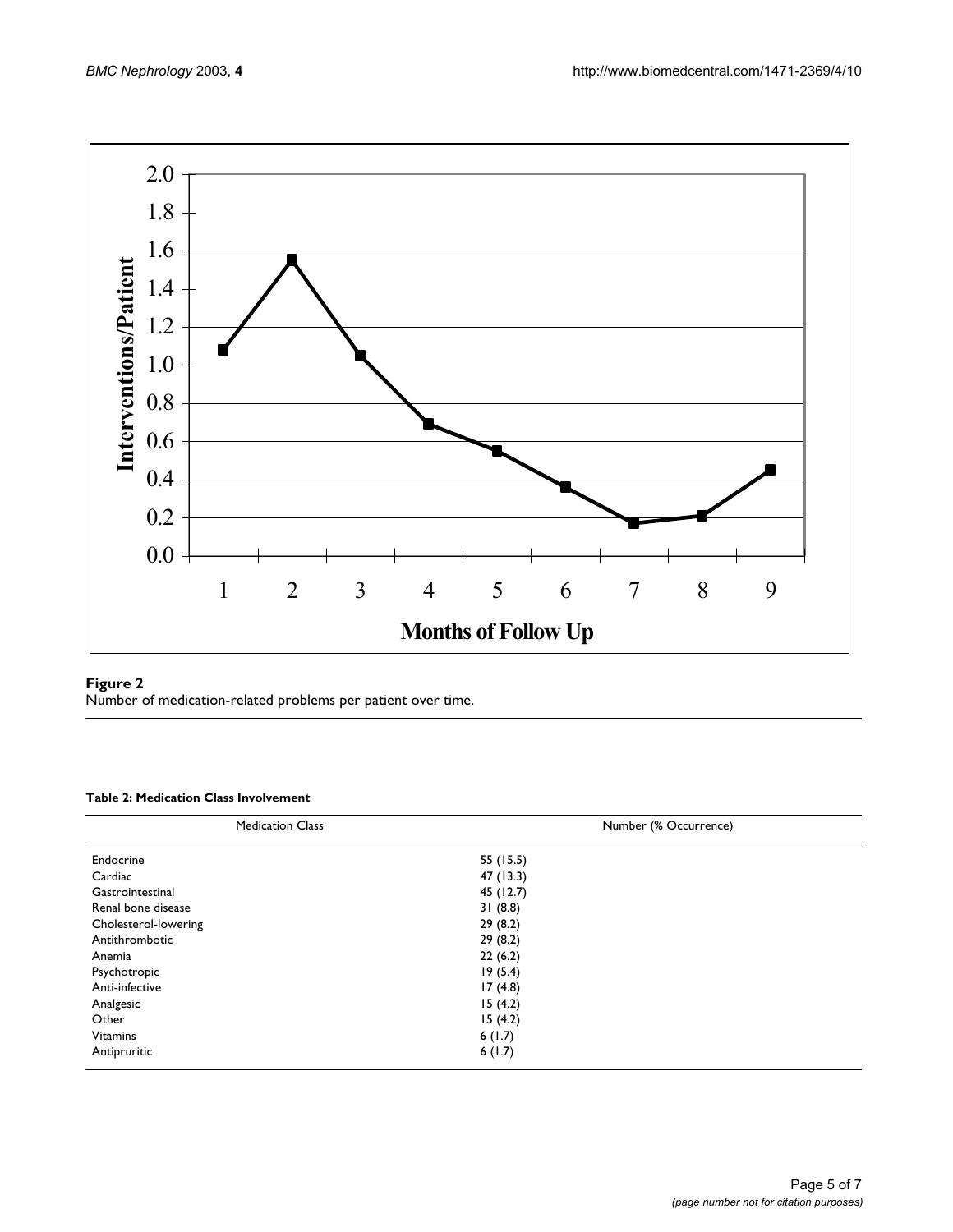includes 25% of patients with hypertension, 24% with coronary artery disease, and 24% with a previous myocardial infarction.[22] Approximately 19% of new HD patients are given aspirin therapy.[11] The percent of point prevalent patients prescribed aspirin was higher than incident patients, suggesting greater use of aspirin with time on dialysis.[11] Finally, we also performed a medication use audit at our HD unit.[23] Over 96% of patients had at least one cardiovascular risk factor present with an average of  $2.4 \pm 1.3$  cardiovascular risk factor per patient. Of those patients with a diagnosis of chronic heart failure, 34.4% were prescribed an ACE inhibitor and 25.0% were prescribed a beta-blocker. Patients with a previous myocardial infarction were given a lipid-lowering agent, a nitrate, a beta-blocker, and aspirin 23.1%, 23.1%, 15.4%, and 69.2% of the time, respectively. These studies highlight that medication prescribing in the treatment of cardiovascular diseases is in need of improvement in order to maximize care of the ESRD population.

We have shown that MRP continue to exist at a high frequency in these medically complex patients. To address this problem, we advocate the inclusion of pharmacists as a member of the healthcare team taking care of ambulatory HD patients. A pharmacist is specially trained to identify MRP. Pharmacist provided pharmaceutical care services to resolve MRP has shown to improve medication compliance, provide drug information, raise awareness of inappropriate medication prescribing, and improve biochemical and therapeutic responses to medication. [12- 17] This will increase the number of patients achieving standard of care and improve overall patient care.[12] A recent review estimated that for every \$1 spent on pharmaceutical care activities in ESRD patients, approximately \$4 to the healthcare system is saved.[25]

## **List of Abbreviations**

ADR = adverse drug reactions

- DI = drug interactions
- DMMS = Dialysis Morbidity and Mortality

DOPPS = Dialysis Outcome Practice Patterns Study

- DWI = drug use without indication
- ESRD = end-stage renal disease
- FRD = failure to receive drugs
- HD = hemodialysis
- IDS = improper drug selection

IWD = indication without drug therapy

MRP = medication-related problem

 $O =$  other

- OD = over-dosage
- UD = sub-therapeutic dosage

USRDS = United States Renal Data System

## **Competing Interests**

All authors have no competing interests with the material presented in this manuscript.

## **Authors' contributions**

HJM and DKD mutually conceived the study, participated in its design, collected data, and prepared the manuscript. RSM contributed to the manuscript preparation an editorial comment. All authors read and approved the manuscript.

#### **Acknowledgements**

N/A

#### **References**

- 1. Kohn LT, Corrigan JM, Donaldson MS, eds: **To err is human: building a safer health system.** *Washington, D.C.: National Academy Press*; 1999.
- 2. Ernst FR, Grizzle AJ: **[Drug-related morbidity and mortality:](http://www.ncbi.nlm.nih.gov/entrez/query.fcgi?cmd=Retrieve&db=PubMed&dopt=Abstract&list_uids=11297331) [updating the cost-of-illness model.](http://www.ncbi.nlm.nih.gov/entrez/query.fcgi?cmd=Retrieve&db=PubMed&dopt=Abstract&list_uids=11297331)** *J Am Pharm Assoc(wash)* 2001, **41(2):**192-9.
- 3. Lazarou J, Pomeranz BH, Corey PN: **[Incidence of adverse drug](http://www.ncbi.nlm.nih.gov/entrez/query.fcgi?cmd=Retrieve&db=PubMed&dopt=Abstract&list_uids=10.1001/jama.279.15.1200) [reactions in hospitalized patients: a meta-analysis of pro](http://www.ncbi.nlm.nih.gov/entrez/query.fcgi?cmd=Retrieve&db=PubMed&dopt=Abstract&list_uids=10.1001/jama.279.15.1200)[spective studies](http://www.ncbi.nlm.nih.gov/entrez/query.fcgi?cmd=Retrieve&db=PubMed&dopt=Abstract&list_uids=10.1001/jama.279.15.1200)[.](http://www.ncbi.nlm.nih.gov/entrez/query.fcgi?cmd=Retrieve&db=PubMed&dopt=Abstract&list_uids=9555760)** *JAMA* 1998, **279:**1200-1205.
- 4. Nelson KM, Talbert RL: **[Drug-related hospital admissions.](http://www.ncbi.nlm.nih.gov/entrez/query.fcgi?cmd=Retrieve&db=PubMed&dopt=Abstract&list_uids=8840382)** *Pharmacotherapy* 1996, **16(4):**701-707.
- 5. Ebbesen J, Buajordet I, Erikssen J, Brors O, Hilberg J, Svaar H, Sandvik L: **[Drug-related deaths in a department of internal medicine](http://www.ncbi.nlm.nih.gov/entrez/query.fcgi?cmd=Retrieve&db=PubMed&dopt=Abstract&list_uids=10.1001/archinte.161.19.2317)[.](http://www.ncbi.nlm.nih.gov/entrez/query.fcgi?cmd=Retrieve&db=PubMed&dopt=Abstract&list_uids=11606147)** *Arch Intern Med* 2001, **161:**2317-2323.
- 6. Gandhi TK, Weingart SN, Borus J, Seger AC, Peterson J, Burdick E, Segen DL, Shu K, Federico F, Leape LL, Bates DW: **[Adverse drug](http://www.ncbi.nlm.nih.gov/entrez/query.fcgi?cmd=Retrieve&db=PubMed&dopt=Abstract&list_uids=12700376) [events in ambulatory care](http://www.ncbi.nlm.nih.gov/entrez/query.fcgi?cmd=Retrieve&db=PubMed&dopt=Abstract&list_uids=12700376)[.](http://www.ncbi.nlm.nih.gov/entrez/query.fcgi?cmd=Retrieve&db=PubMed&dopt=Abstract&list_uids=10.1056/NEJMsa020703)** *N Engl J Med* 2003, **348(16):**1556-1564.
- 7. U.S. Renal Data System: *USRDS 2002 Annual Data Report: Atlas of End-Stage Renal Disease in the United States National Institutes of Health, National Institute of Diabetes and Digestive and Kidney Diseases, Bethesda, MD*; 2002.
- 8. Hepler CD, Strand LM: **[Opportunities and responsibilities in](http://www.ncbi.nlm.nih.gov/entrez/query.fcgi?cmd=Retrieve&db=PubMed&dopt=Abstract&list_uids=2316538) [pharmaceutical care.](http://www.ncbi.nlm.nih.gov/entrez/query.fcgi?cmd=Retrieve&db=PubMed&dopt=Abstract&list_uids=2316538)** *Am J Hosp Pharm* 1990, **47:**533-543.
- 9. Leape LL, Cullen DJ, Clapp MD, Burdick E, Demonaco HJ, Erickson JI, Bates DW: **[Pharmacist participation on physician rounds and](http://www.ncbi.nlm.nih.gov/entrez/query.fcgi?cmd=Retrieve&db=PubMed&dopt=Abstract&list_uids=10.1001/jama.282.3.267) [adverse drug events in the intensive care unit](http://www.ncbi.nlm.nih.gov/entrez/query.fcgi?cmd=Retrieve&db=PubMed&dopt=Abstract&list_uids=10.1001/jama.282.3.267)[.](http://www.ncbi.nlm.nih.gov/entrez/query.fcgi?cmd=Retrieve&db=PubMed&dopt=Abstract&list_uids=10422996)** *JAMA* 1999, **282:**267-270.
- 10. Gattis WA, Hasselblad V, Whellan DJ, O'Connor CM: **[Reduction in](http://www.ncbi.nlm.nih.gov/entrez/query.fcgi?cmd=Retrieve&db=PubMed&dopt=Abstract&list_uids=10.1001/archinte.159.16.1939) [heart failure events by the addition of a clinical pharmacist](http://www.ncbi.nlm.nih.gov/entrez/query.fcgi?cmd=Retrieve&db=PubMed&dopt=Abstract&list_uids=10.1001/archinte.159.16.1939) to the heart failure management team: results of the Pharmacist in Heart Failure Assessment Recommendation and [Monitoring \(PHARM\) Study](http://www.ncbi.nlm.nih.gov/entrez/query.fcgi?cmd=Retrieve&db=PubMed&dopt=Abstract&list_uids=10.1001/archinte.159.16.1939)[.](http://www.ncbi.nlm.nih.gov/entrez/query.fcgi?cmd=Retrieve&db=PubMed&dopt=Abstract&list_uids=10493325)** *Arch Intern Med* 1999, **159:**1939-45.
- 11. *United States Renal Data Systems (USRDS) 1998 Annual Data Report, National Institutes of Health, National Institute of Diabetes, Digestive, and Kidney Diseases, Bethesda, MD* 1998.
- 12. Grabe DW, Low CL, Bailie GR, Eisele G: **[Evaluation of drug](http://www.ncbi.nlm.nih.gov/entrez/query.fcgi?cmd=Retrieve&db=PubMed&dopt=Abstract&list_uids=9049460)[related problems in an outpatient hemodialysis unit and the](http://www.ncbi.nlm.nih.gov/entrez/query.fcgi?cmd=Retrieve&db=PubMed&dopt=Abstract&list_uids=9049460) [impact of a clinical pharmacist.](http://www.ncbi.nlm.nih.gov/entrez/query.fcgi?cmd=Retrieve&db=PubMed&dopt=Abstract&list_uids=9049460)** *Clin Nephrol* 1997, **47:**117-121.